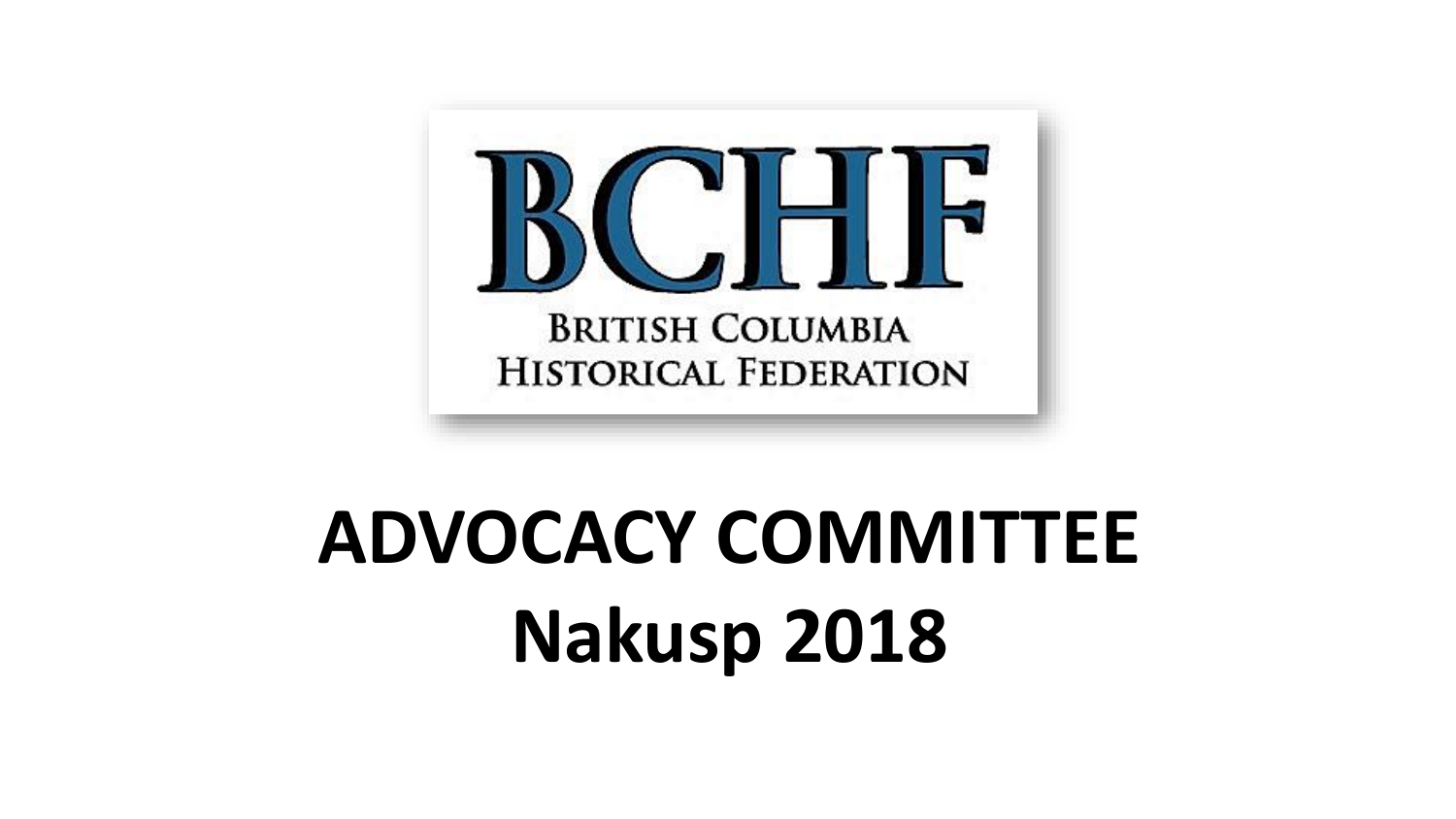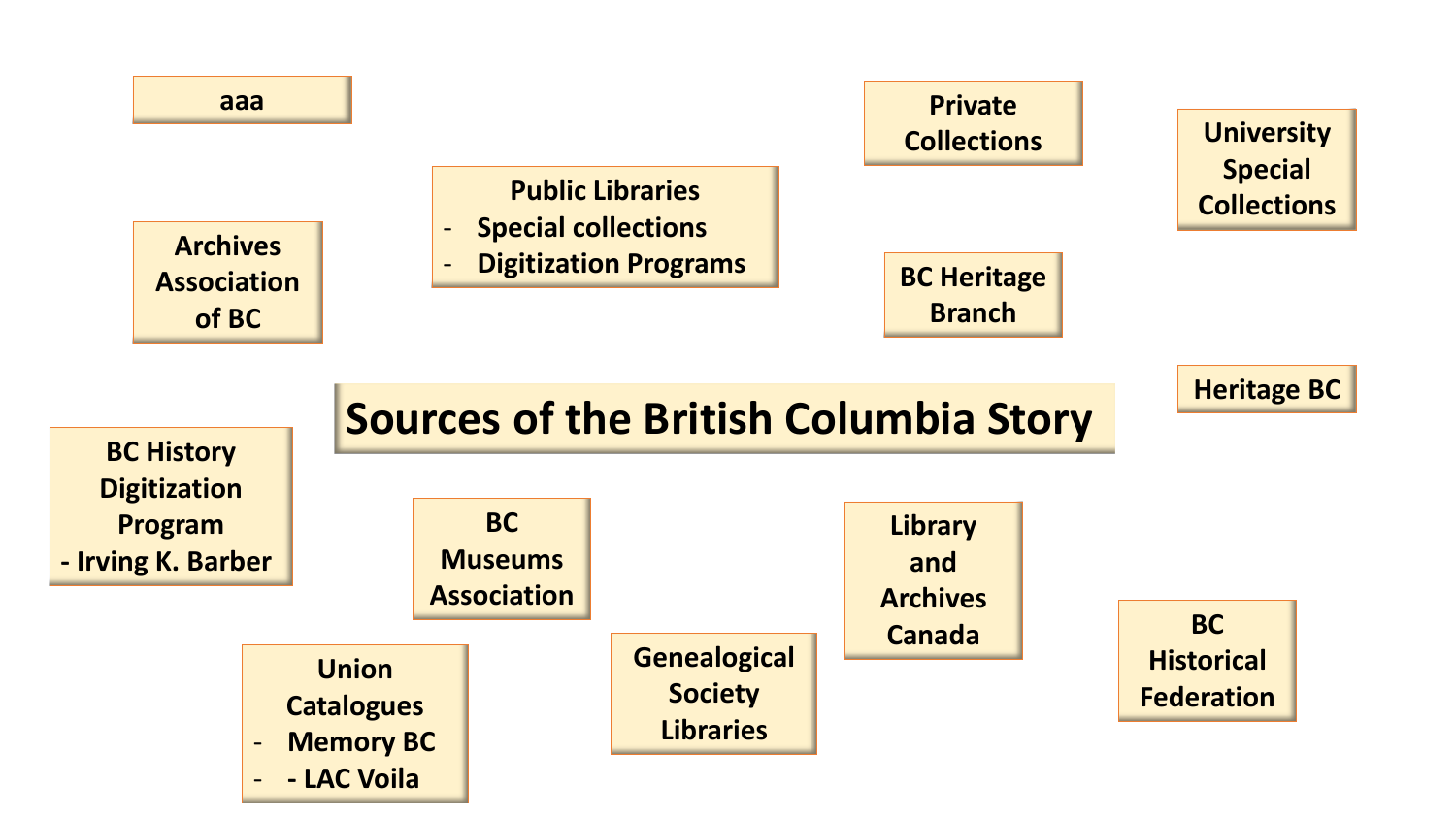![](_page_2_Picture_0.jpeg)

This Act is current to May 9, 2018

See the Tables of Legislative Changes for this Act's legislative history, including any changes not in force. **LOCAL GOVERNMENT ACT** 

**[RSBC 2015] CHAPTER 1** 

Part  $1$  – Purposes and Interpretation

### **Access to Our History**

#### **BC Archives**

- **No Provincial Archivist**
- **Limited Outreach**
- **Cost of Remote Access**

**Local Government Act and Municipal Archives Retention Financial Support for Digitizing and Providing Access to Historic Documents**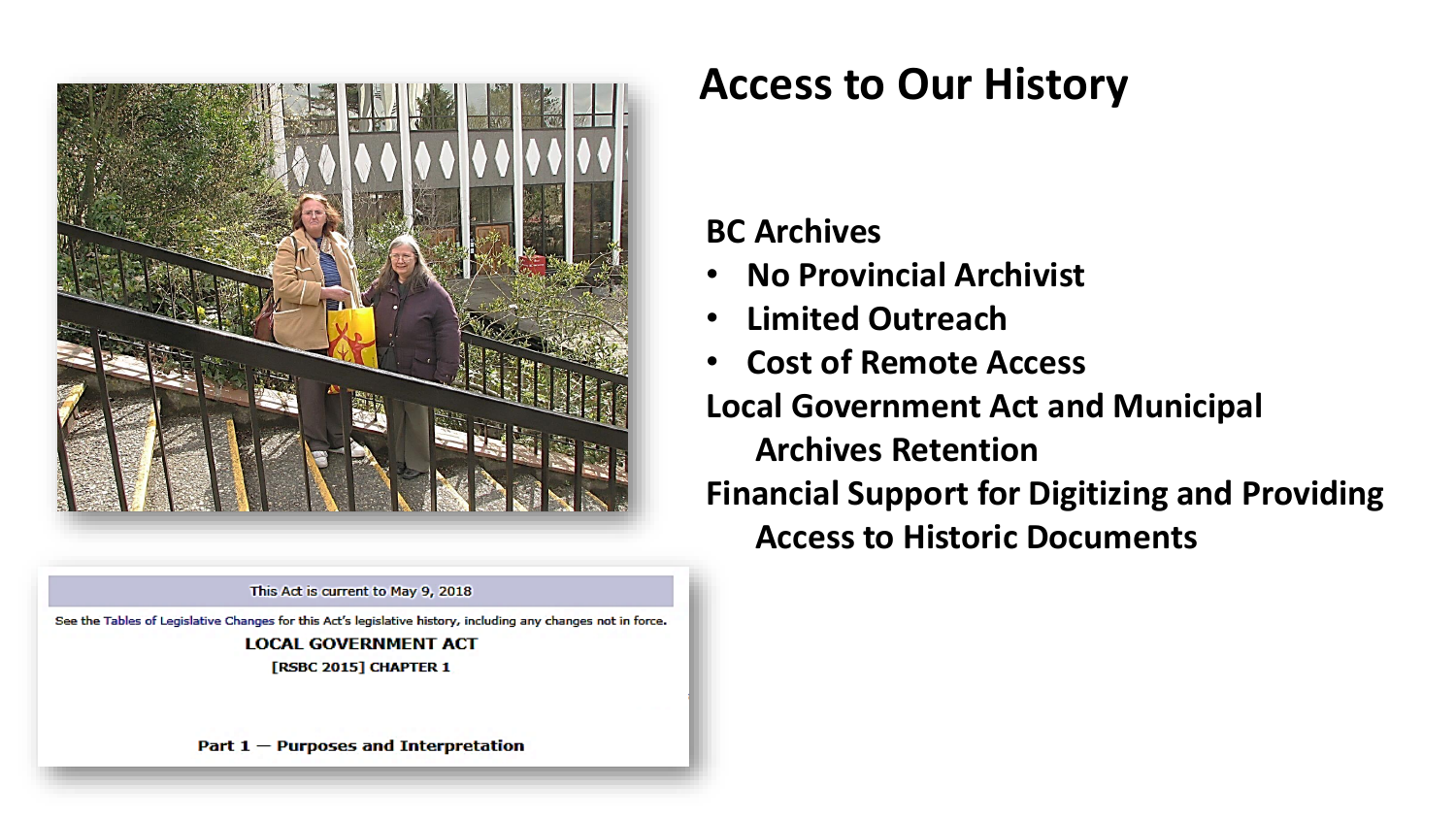## **BC Archives -- The Users' Viewpoint**

**Fees for Research Use of Images**

- **On site access at the BC Archives in downtown Victoria is free**
- **Charges for photocopying \$.50/page**
- **Charges for remote access are \$30 per file**
- **For users not living in the Greater Victoria area, additional travel and accommodation costs can be prohibitive.**
- **Fees for University Use of Images, \$25 per image**
- **Fees for Museums and Archives range from no charge to \$250 per image**

![](_page_3_Picture_8.jpeg)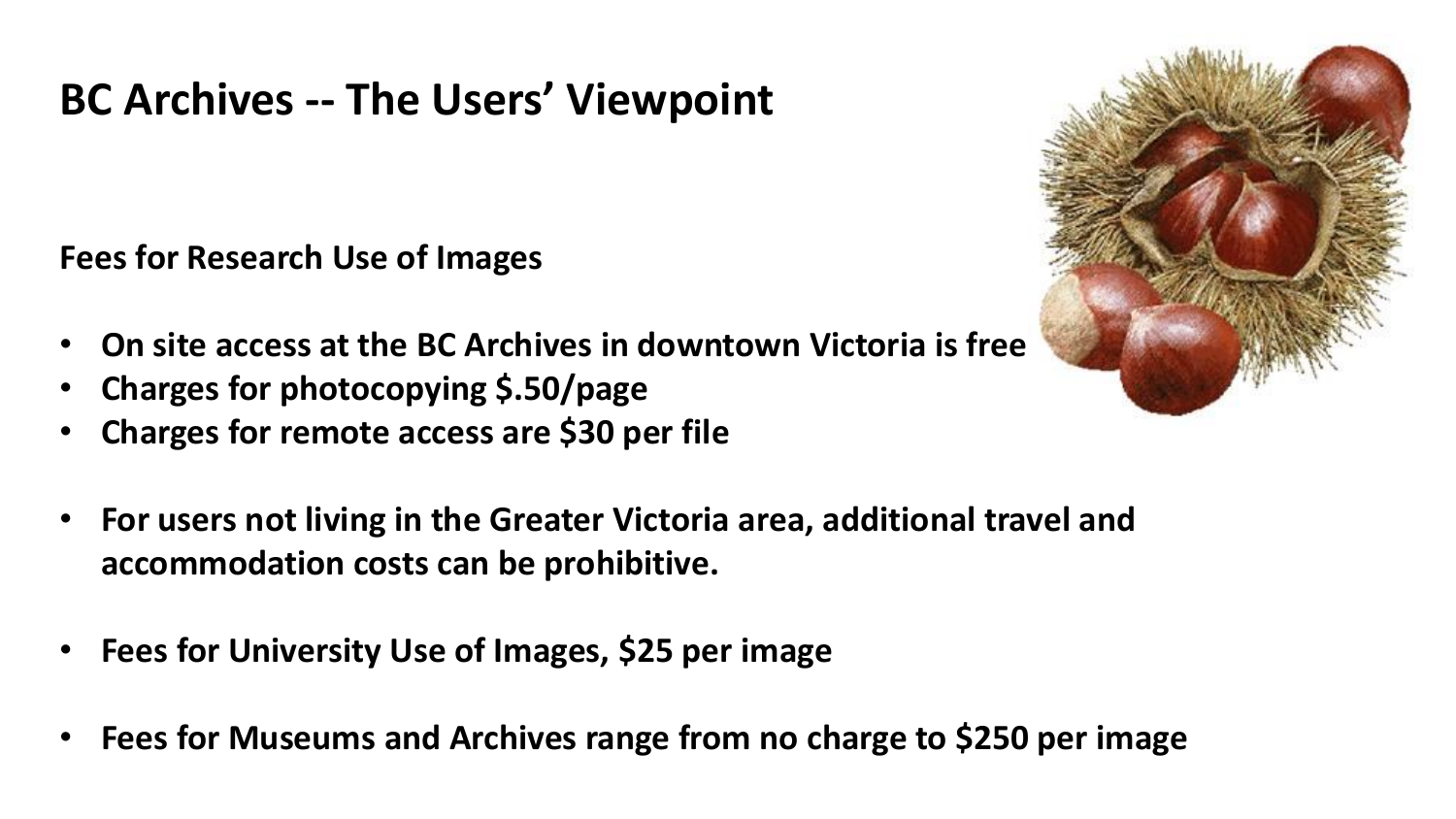# **BC Archives -- The Publishing Viewpoint**

**BC Archives licensing fees prohibit use of archival images to further BC's story.** 

### **Part I – Fees for Commercial Use (example:** *BC History* **under 3000 circ.**

- **Current fees are in line with the for-profit stock photo agencies like Getty Images whose customer base is primarily businesses rather than publicly funded institution. https://royalbcmuseum.bc.ca/sites/default/files/sites/default/files/images/licensing\_fee\_schedule\_2017.pdf**
- **User fee for cover use \$400 per image**
- **User fee for inside use \$25 per image for non-commercial, non-profit**
- **Reproduction fees range from \$20 to \$40 for a high resolution TIFF file https://royalbcmuseum.bc.ca/bc-archives/visit/reproductions#price-list**
- **Cartographic reproductions range from \$35 to \$75**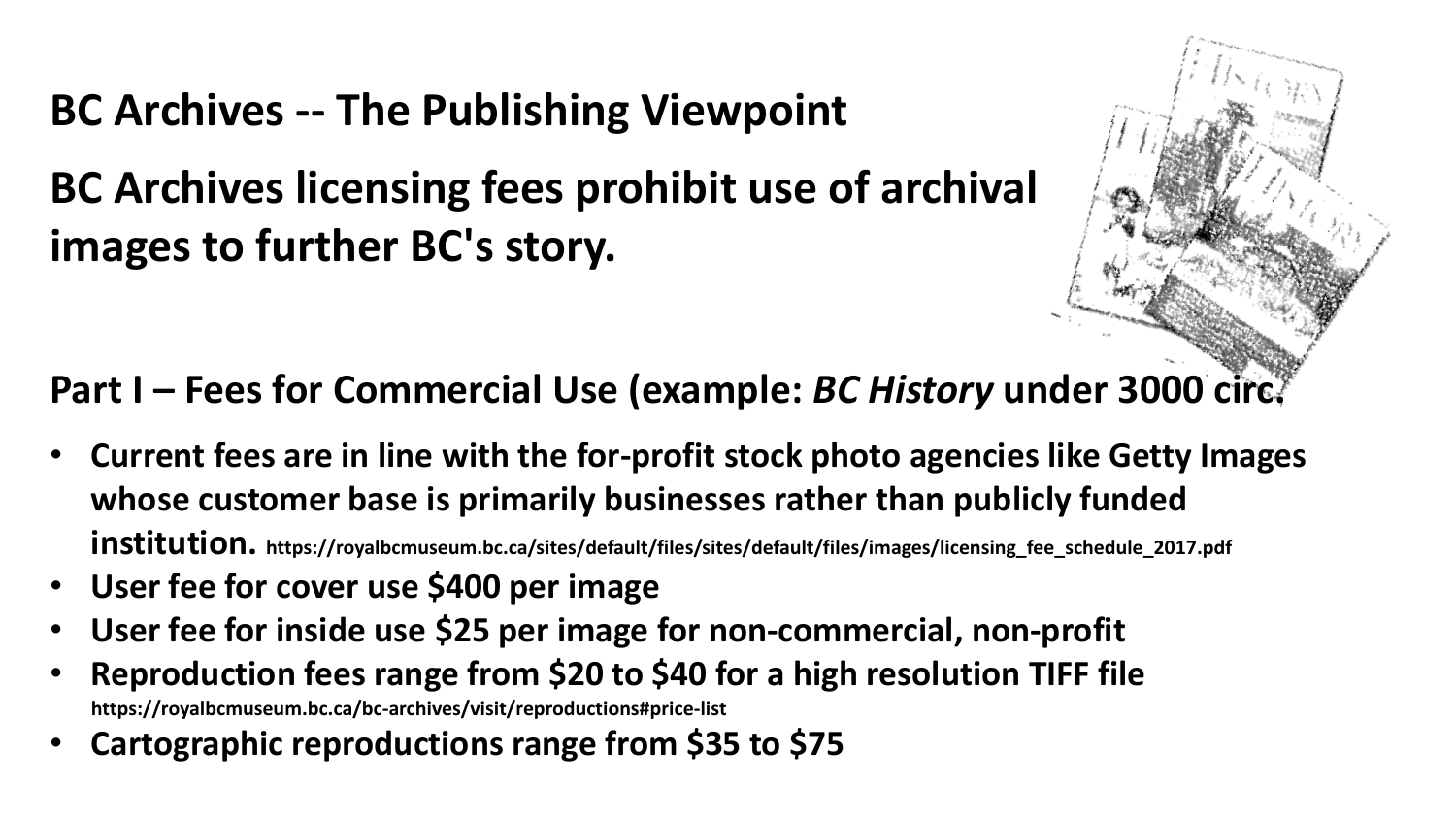# **BC Archives -- The Publishing Viewpoint**

## **Part II -- Consequences**

**Many BC Archives images are in the public domain in copyright terms.** 

**This pricing schedule has had an impact on all of our history authors who are supported through** *British Columbia History* **magazine and BCHF member societies.** 

**While the British Columbia Historical Federation wants to support their affiliated members (museums and cultural institutions) they also have a role in supporting the interests of their member societies.**

**Most archives in BC, including the City of Vancouver Archives waive user fees and charge only for reproduction.**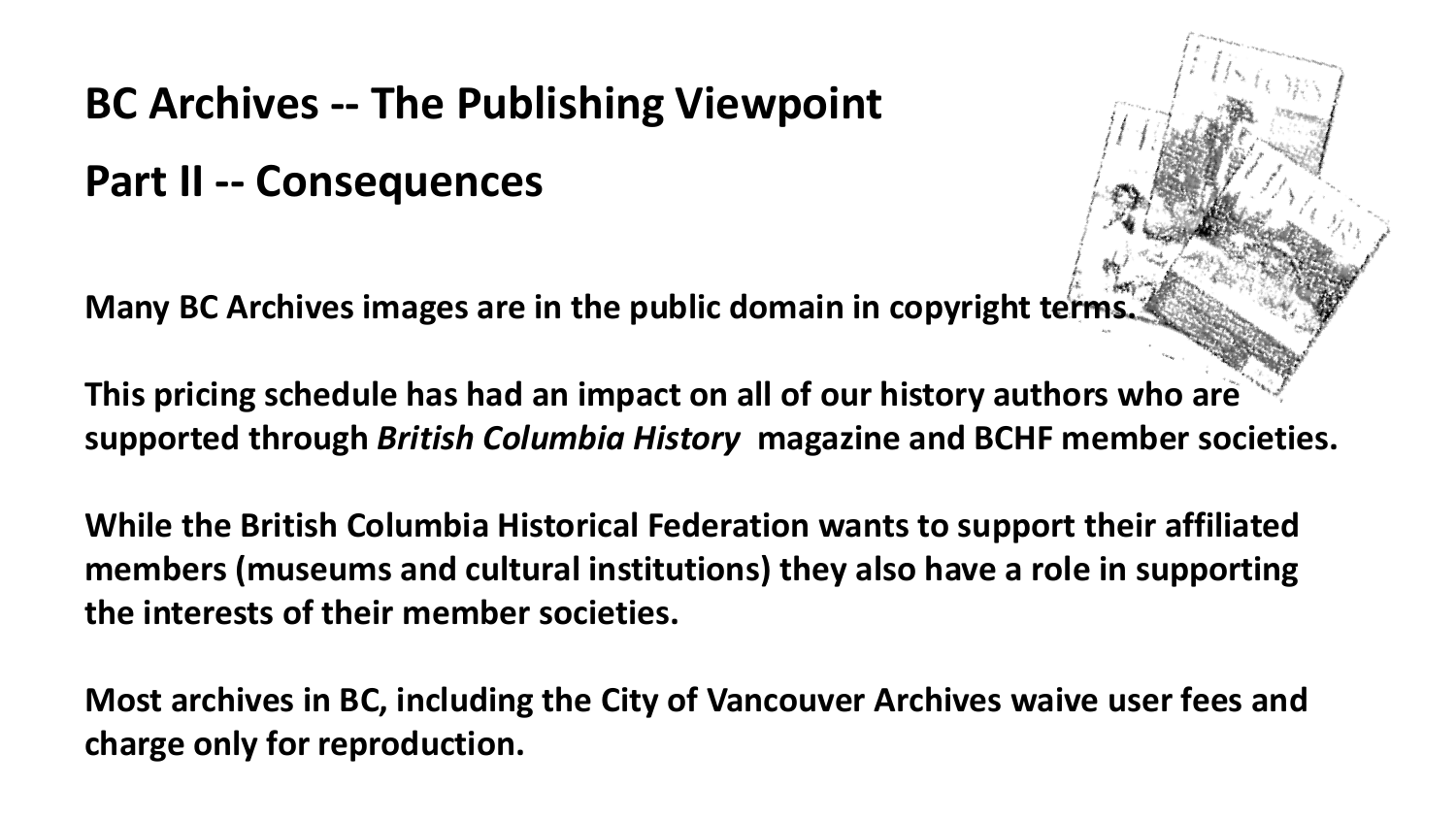![](_page_6_Picture_0.jpeg)

# **Supporting the BC Social Studies Curriculum**

#### **Local Curriculum Development**

**Helping Heritage Fairs Grow**

![](_page_6_Picture_4.jpeg)

![](_page_6_Picture_5.jpeg)

![](_page_6_Picture_6.jpeg)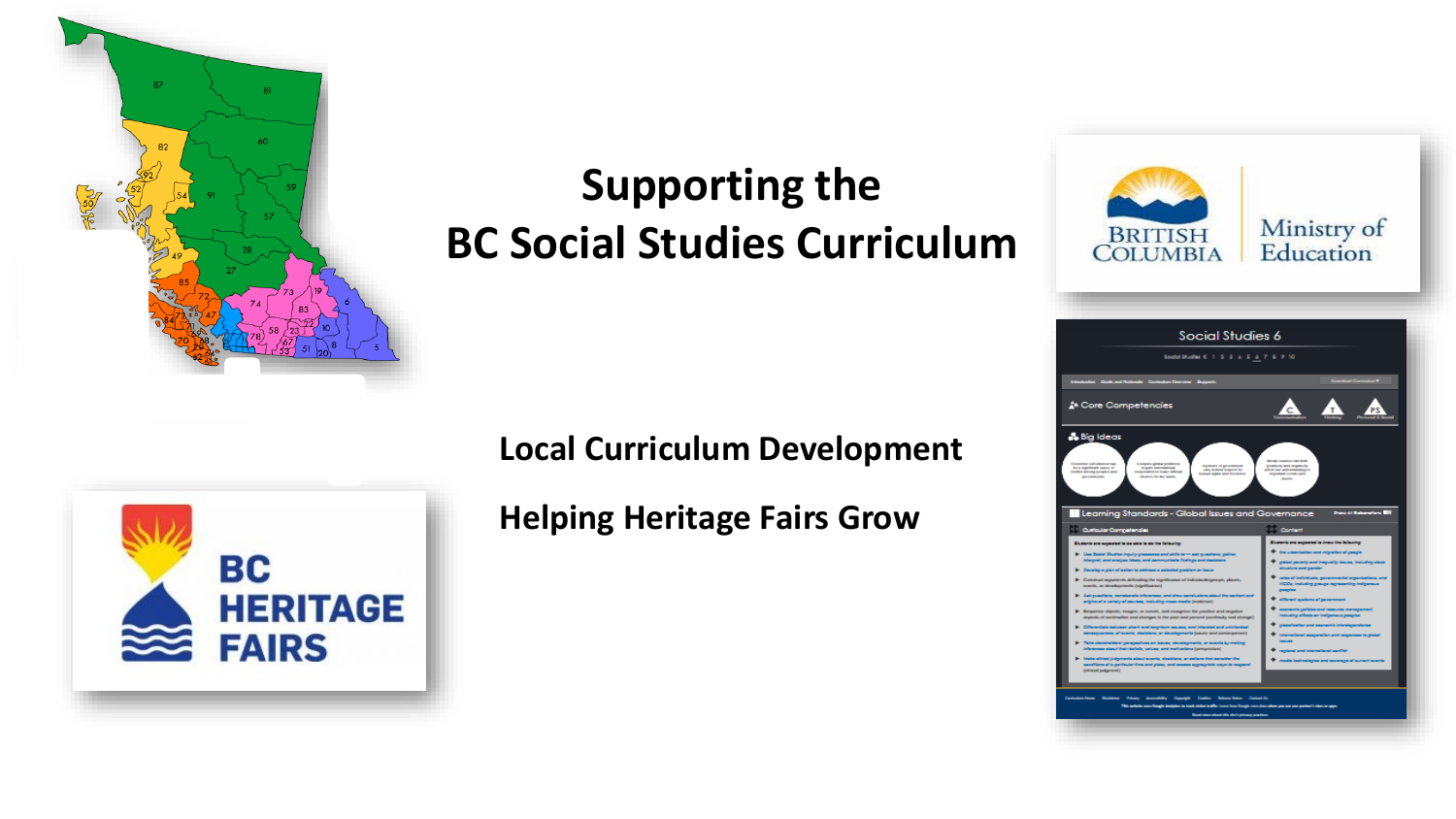![](_page_7_Picture_0.jpeg)

![](_page_7_Picture_1.jpeg)

![](_page_7_Picture_2.jpeg)

![](_page_7_Picture_3.jpeg)

**Stabilized Funding on Five Year Cycle**

**Education on Funding Sources and Grant Applications**

![](_page_7_Picture_6.jpeg)

![](_page_7_Picture_7.jpeg)